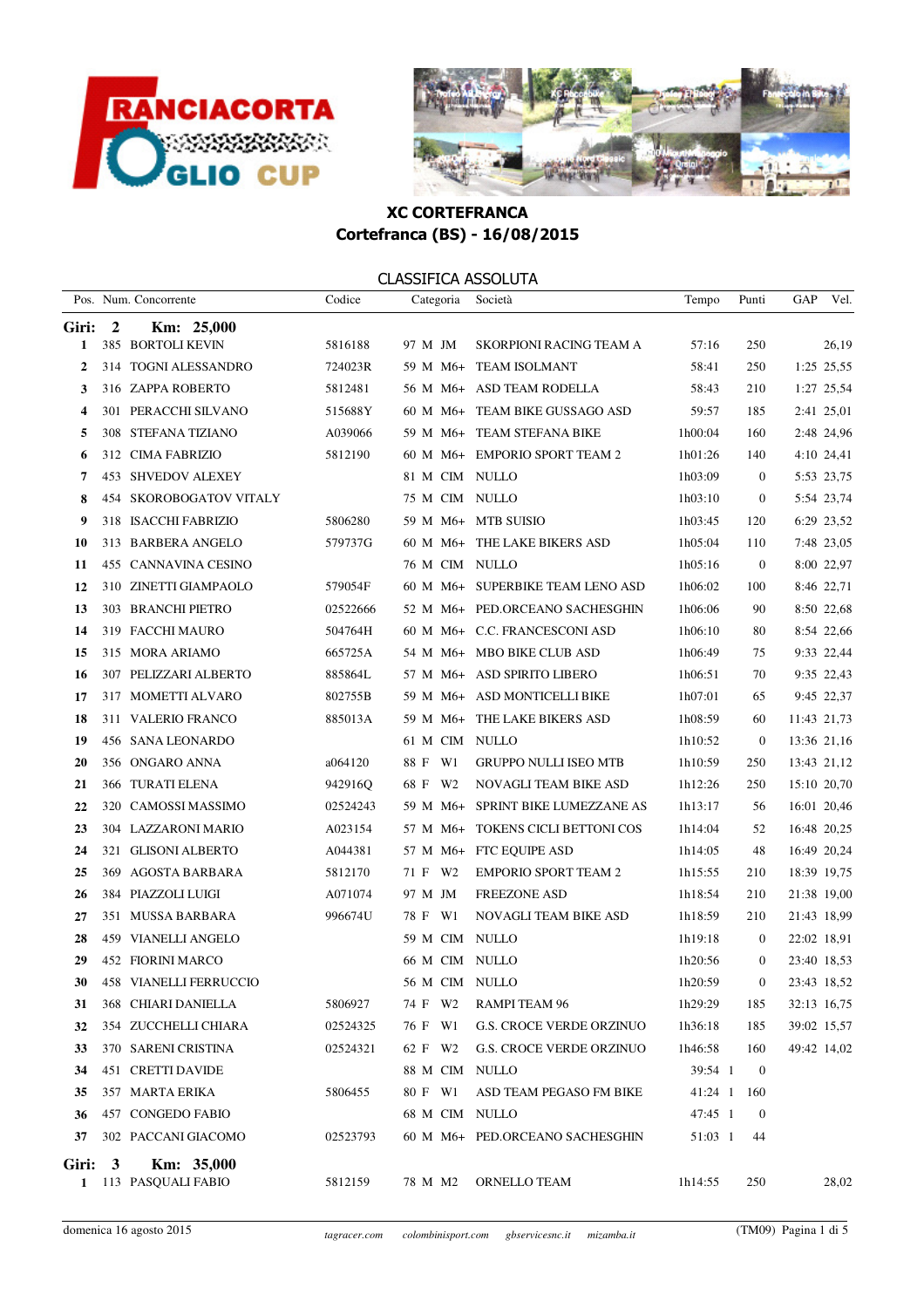



|                  | Pos. Num. Concorrente     | Codice   | Categoria | Società                         | Tempo   | Punti | GAP<br>Vel. |
|------------------|---------------------------|----------|-----------|---------------------------------|---------|-------|-------------|
| $\overline{2}$   | 162 BONGIONI ALESSIO      | 578895X  | 75 M M3   | <b>GIANGIS TEAM FREE BIKE E</b> | 1h16:14 | 250   | 1:19 27,54  |
| 3                | 238 ZAGLIO MANFREDI       | 522125A  | 68 M M4   | RACING ROSOLA BIKE ASD          | 1h16:16 | 250   | 1:21 27,53  |
| $\boldsymbol{4}$ | 211 TRABUCCHI MORENO      | 487041P  | 70 M M4   | MTB S.MARTINO DI VALCUVI        | 1h16:56 | 210   | 2:01 27,29  |
| 5                | 25 BONAITI LUCA           | 666269S  | 95 M MS   | TEAM PALA FENICE FRANCH         | 1h16:59 | 250   | 2:04 27,27  |
| 6                | 28 MOMETTI MARCO          | 800129A  | 89 M MS   | <b>CYCLING TEAM CORTE FRA</b>   | 1h18:03 | 210   | 3:08 26,90  |
| 7                | 122 CATINA MICHELE        | 662603N  | 79 M M2   | <b>GIANGIS TEAM FREE BIKE E</b> | 1h18:04 | 210   | 3:09 26,89  |
| 8                | 182 FRANCESCHETTI MICHELE | 666172H  | 74 M M3   | <b>BIKE TEAM BRUCIATI ASD</b>   | 1h18:05 | 210   | 3:10 26,89  |
| 9                | 242 GRILLI VITTORIO       | 5806924  | 70 M M4   | RAMPI TEAM 96                   | 1h18:23 | 185   | 3:28 26,78  |
| 10               | <b>78 CORSINI MARCO</b>   | 802756C  | 81 M M1   | CYCLING TEAM CORTE FRA          | 1h20:34 | 250   | 5:39 26,06  |
| 11               | 172 CATINA CORRADO        | 471347D  | 72 M M3   | <b>GIANGIS TEAM FREE BIKE E</b> | 1h20:35 | 185   | 5:40 26,05  |
| 12               | 75 BERTOCCHI FABIO        | 5806950  | 83 M M1   | <b>ASD TEAM MOROTTI</b>         | 1h21:03 | 210   | 6:08 25,90  |
| 13               | 34 STANGHELLINI DIEGO     | 5812237  | 92 M MS   | <b>EMPORIO SPORT TEAM 2</b>     | 1h21:30 | 185   | 6:35 25,76  |
| 14               | 205 GALLINA CRISTIAN      | 5812201  | 69 M M4   | <b>EMPORIO SPORT TEAM 2</b>     | 1h21:32 | 160   | 6:37 25,75  |
| 15               | 243 CRESCINI PAOLO        | 783589S  | 70 M M4   | <b>BIKE TEAM BRUCIATI ASD</b>   | 1h21:33 | 140   | 6:38 25,74  |
| 16               | 80 BEDEGONI LORENZO       | 861216Z  | 81 M M1   | ASD CHERO GROUP TEAM SF         | 1h21:34 | 185   | 6:39 25,74  |
| 17               | 181 CARPANI FABIO         | 797580T  | 75 M M3   | <b>CYCLING PERFORMANCE AS</b>   | 1h21:35 | 160   | 6:40 25,74  |
| 18               | 226 FERRARI ANGELO        | 862746D  | 66 M M4   | <b>GRUPPO NULLI ISEO MTB</b>    | 1h21:35 | 120   | 6:40 25,73  |
| 19               | 69 MARCHETTI MARCO        | 869351Q  | 84 M M1   | TEAM RC CORTE FRANCA AS         | 1h21:36 | 160   | 6:41 25,73  |
| 20               | 110 ARCHETTI FABIO        | 875653D  | 77 M M2   | ASD MONTICELLI BIKE             | 1h21:37 | 185   | 6:42 25,72  |
| 21               | 262 FAPPANI GIANPAOLO     | 5812378  | 63 M M5   | <b>TEAM CONAD CINGHIALE</b>     | 1h21:41 | 250   | 6:46 25,70  |
| 22               | 20 BERTOLOTTI ANDREA      | 5806135  | 93 M MS   | <b>ASD CICLIMANT S</b>          | 1h22:19 | 160   | 7:24 25,51  |
| 23               | 51 FACCHETTI SIMONE       | 5806313  | 82 M M1   | <b>ASD CICLIMANT S</b>          | lh22:20 | 140   | 7:25 25,50  |
| 24               | 157 FARINA BASSIANO       | 12205372 | 71 M M3   | <b>CASTELLEONE MTB</b>          | 1h22:21 | 140   | 7:26 25,49  |
| 25               | 81 FRASSANI FRANCESCO     | 5823181  | 82 M M1   | LAMACART                        | 1h23:08 | 120   | 8:13 25,25  |
| 26               | 58 LISSIGNOLI NICOLA      | 974753C  | 83 M M1   | ASD MONTICELLI BIKE             | 1h24:09 | 110   | 9:14 24,95  |
| 27               | 31 DAMIANI DANILO         | A020100  | 87 M MS   | <b>CYCLING TEAM CORTE FRA</b>   | 1h24:10 | 140   | 9:15 24,94  |
| 28               | 253 VERONESI PIETRO       | 836597F  | 63 M M5   | ASD B.D.M.                      | 1h24:11 | 210   | 9:16 24,94  |
| 29               | 174 BETTONI IACOPO        | A046534  | 75 M M3   | ASD TEAM ZETA                   | lh24:12 | 120   | 9:17 24,93  |
| 30               | 258 MANGERINI BALDASSARE  | 02524289 | 61 M M5   | <b>GIANGIS TEAM FREE BIKE E</b> | lh24:19 | 185   | 9:24 24,90  |
| 31               | 61 FERRARI LUCA           | 869401C  | 82 M M1   | TEAM RC CORTE FRANCA AS         | 1h24:27 | 100   | 9:32 24,86  |
| 32               | 268 BONTEMPI ENRICO       | A008836  |           | 62 M M5 FTC EQUIPE ASD          | 1h24:29 | 160   | 9:34 24,85  |
| 33               | 32 QUARANTINI LUCA        | 978277K  | 88 M MS   | FTC EQUIPE ASD                  | 1h25:04 | 120   | 10:09 24,68 |
| 34               | 185 ROSSI LUCA            | 909303J  | 74 M M3   | CYCLING TEAM CORTE FRA          | 1h25:06 | 110   | 10:11 24,67 |
| 35               | 15 POLI ALEX              | A044554  | 89 M MS   | ASD PEDALE ORCEANO              | 1h25:11 | 110   | 10:16 24,64 |
| 36               | 118 CACCIATORE MICHELE    | 5808367  | 76 M M2   | ASD GC AL-GOM                   | 1h25:21 | 160   | 10:26 24,60 |
| 37               | 222 BOSIO MARCO           | 917636N  | 68 M M4   | <b>GRUPPO NULLI ISEO MTB</b>    | 1h25:22 | 110   | 10:27 24,59 |
| 38               | 244 LOCATELLI ALESSANDRO  | 5806453  | 68 M M4   | ASD TEAM PEGASO FM BIKE         | 1h25:23 | 100   | 10:28 24,59 |
| 39               | 22 PICOTTI ROBERTO        | 979392G  | 90 M MS   | <b>GRUPPO NULLI ISEO MTB</b>    | 1h25:26 | 100   | 10:31 24,58 |
| 40               | 10 ORLANDI JULIAN         | A049106  | 96 M MS   | <b>GIANGIS TEAM FREE BIKE E</b> | 1h26:04 | 90    | 11:09 24,39 |
| 41               | 53 GIORDANI ALESSANDRO    | 5806923  | 83 M M1   | RAMPI TEAM 96                   | 1h26:11 | 90    | 11:16 24,36 |
| 42               | 252 CROTTI DOMENICO       | 910285U  | 65 M M5   | NOVAGLI TEAM BIKE ASD           | 1h26:13 | 140   | 11:18 24,35 |
|                  |                           |          |           |                                 |         |       |             |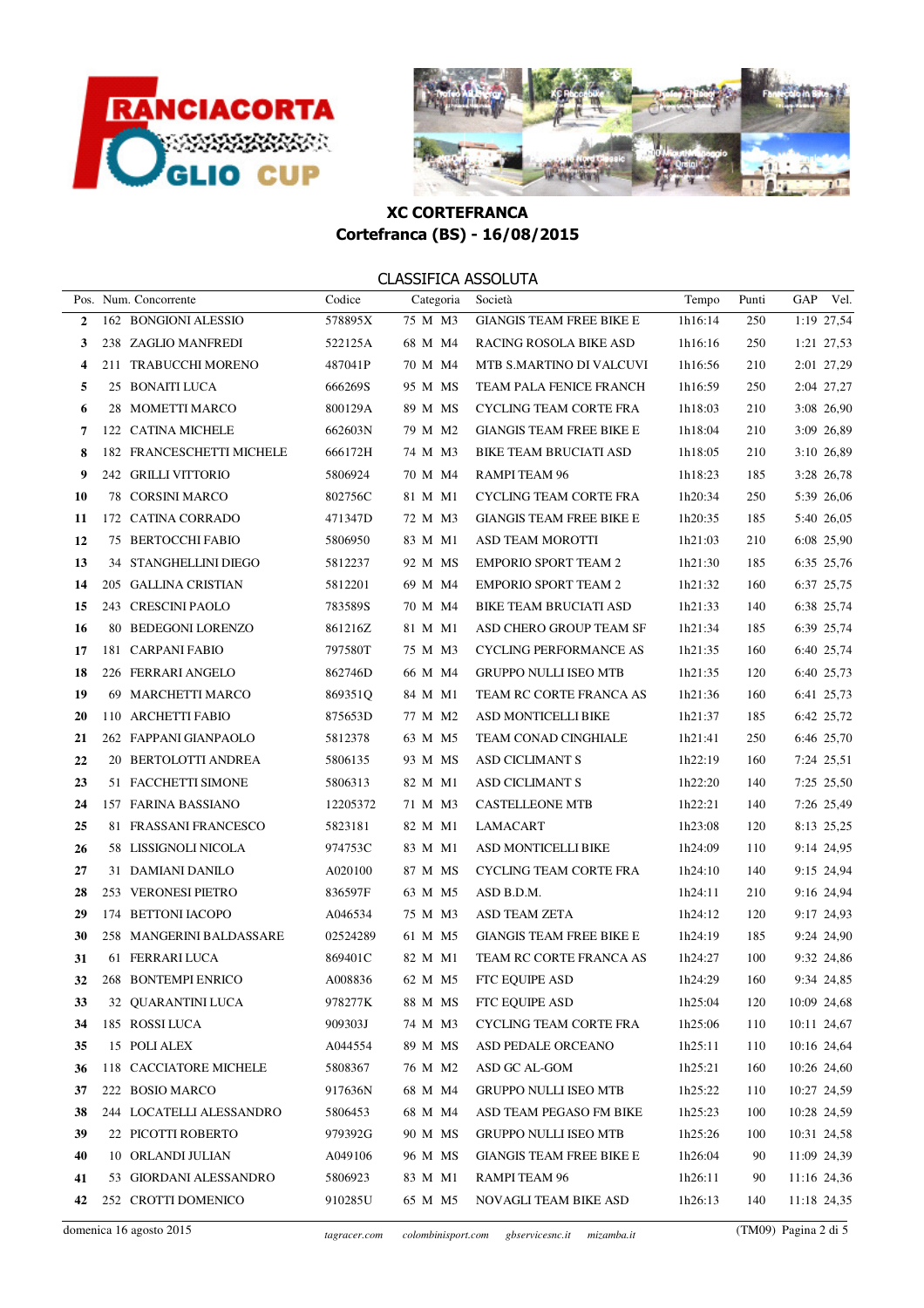



|    | Pos. Num. Concorrente    | Codice    | Categoria | Società                         | Tempo   | Punti | GAP<br>Vel. |
|----|--------------------------|-----------|-----------|---------------------------------|---------|-------|-------------|
| 43 | 180 COBELLI MARCO        | 444399F   | 71 M M3   | <b>BIKE TEAM BRUCIATI ASD</b>   | 1h26:16 | 100   | 11:21 24,34 |
| 44 | 221 CRETTI FERRUCCIO     | A051328   | 69 M M4   | TOKENS CICLI BETTONI COS        | 1h26:30 | 90    | 11:35 24,27 |
| 45 | 166 SERINA GIUSEPPE      | 579941D   | 71 M M3   | <b>GIANGIS TEAM FREE BIKE E</b> | 1h26:32 | 90    | 11:37 24,26 |
| 46 | 203 ELLI ROBERTO         | 5806920   | 69 M M4   | RAMPI TEAM 96                   | 1h26:33 | 80    | 11:38 24,26 |
| 47 | 234 NULLI NINO           | 917615R   | 66 M M4   | <b>GRUPPO NULLI ISEO MTB</b>    | 1h26:35 | 75    | 11:40 24,24 |
| 48 | 57 FESTA MICHELE         | 02524258  | 84 M M1   | SPRINT BIKE LUMEZZANE AS        | 1h26:59 | 80    | 12:04 24,13 |
| 49 | 225 PEZZOTTI PIERLUIGI   | 862747E   | 67 M M4   | <b>GRUPPO NULLI ISEO MTB</b>    | 1h27:07 | 70    | 12:12 24,10 |
| 50 | 104 TANGHETTI CLAUDIO    | 02524265  | 78 M M2   | SPRINT BIKE LUMEZZANE AS        | 1h27:11 | 140   | 12:16 24,08 |
| 51 | 201 ZAGLIO DOMENICO      | 910343D   | 69 M M4   | NOVAGLI TEAM BIKE ASD           | 1h27:14 | 65    | 12:19 24,07 |
| 52 | 11 MAVER ROBERTO         | 724734W   | 86 M MS   | <b>COLOGNESE BIKE ASD</b>       | 1h27:19 | 80    | 12:24 24,05 |
| 53 | 251 BARBERA MASSIMILIANO | 522217N   | 65 M M5   | MONTORFANO BIKE TEAM A          | 1h27:20 | 120   | 12:25 24,04 |
| 54 | 156 PICCINOTTI SIMONE    | 620068J   | 72 M M3   | ASD CICLISTICA POMPIANO         | 1h27:23 | 80    | 12:28 24,03 |
| 55 | 270 COZZOLI MASSIMO      | 988129S   | 62 M M5   | FTC EQUIPE ASD                  | 1h27:24 | 110   | 12:29 24,02 |
| 56 | 72 FURLONI CHRISTIAN     | 998768L   | 85 M M1   | NIARDO FOR BIKE ASD             | 1h27:25 | 75    | 12:30 24,01 |
| 57 | 59 DEDEI MATTEO          | 5807325   | 82 M M1   | CICLISTICA PALOSCO AVIS-A       | 1h27:27 | 70    | 12:32 24,01 |
| 58 | 212 RUTA CLAUDIO         | A012284   | 68 M M4   | RACING ROSOLA BIKE ASD          | 1h27:32 | 60    | 12:37 23,98 |
| 59 | 101 COSTA STEFANO        | 5806931   | 77 M M2   | RAMPI TEAM 96                   | 1h27:33 | 120   | 12:38 23,98 |
| 60 | 68 GAETANI MARCO         | 728064E   | 82 M M1   | ASD EVOLUTION TEAM              | 1h28:20 | 65    | 13:25 23,77 |
| 61 | 240 GRITTI PAOLO         | 5807467   | 67 M M4   | CYCLE CLASSIC ASD               | 1h28:21 | 56    | 13:26 23,76 |
| 62 | 231 MANGIARINI OLIVIERO  | 945830Z   | 66 M M4   | <b>GRUPPO NULLI ISEO MTB</b>    | 1h28:40 | 52    | 13:45 23,68 |
| 63 | 259 CARRARA PAOLO        | 724735X   | 61 M M5   | <b>COLOGNESE BIKE ASD</b>       | 1h28:43 | 100   | 13:48 23,66 |
| 64 | 154 GHILARDI CRISTIAN    | A013238   | 74 M M3   | <b>COLOGNESE BIKE ASD</b>       | 1h28:52 | 75    | 13:57 23,62 |
| 65 | 230 CONSOLI FRANCESCO    | 835094H   | 70 M M4   | <b>GRUPPO NULLI ISEO MTB</b>    | 1h30:01 | 48    | 15:06 23,32 |
| 66 | 77 COPERCINI ALESSIO     | 150900857 | 81 M M1   | BIKE REVOLUTION SQUADR          | 1h30:03 | 60    | 15:08 23,31 |
| 67 | 115 ABENI ROBERTO        | 941405Y   | 77 M M2   | <b>GRUPPO NULLI ISEO MTB</b>    | 1h30:06 | 110   | 15:11 23,30 |
| 68 | 223 CORTESI GIACOMO      | 522254T   | 69 M M4   | <b>GRUPPO NULLI ISEO MTB</b>    | 1h30:34 | 44    | 15:39 23,18 |
| 69 | 27 FACCHI CRISTIAN       | A044914   | 89 M MS   | MTB FRANCIACORTA CAPRI          | 1h31:09 | 75    | 16:14 23,03 |
| 70 | 9 PEDRALI GIANCARLO      | 5806930   | 90 M MS   | RAMPI TEAM 96                   | 1h31:23 | 70    | 16:28 22,97 |
| 71 | 206 SALINI DAVIDE        | 02524320  | 70 M M4   | <b>G.S. CROCE VERDE ORZINUO</b> | 1h31:25 | 40    | 16:30 22,97 |
| 72 | 224 BOLOGNINI GABRIELE   | A039000   | 67 M M4   | TEAM STEFANA BIKE               | 1h31:56 | 37    | 17:01 22,83 |
| 73 | 272 TONOLI MARCO         | 5812240   |           | 63 M M5 EMPORIO SPORT TEAM 2    | 1h32:07 | 90    | 17:12 22,79 |
| 74 | 29 CORIONI GIOVANNI      | 998856V   | 87 M MS   | ASD MONTICELLI BIKE             | lh32:09 | 65    | 17:14 22,78 |
| 75 | 184 CEROTTI ANDREA       | 713447U   | 75 M M3   | <b>BRESCIA BIKE ASD</b>         | 1h32:10 | 70    | 17:15 22,78 |
| 76 | 175 PONTOGLIO ALBERTO    | 858278U   | 71 M M3   | MONTORFANO BIKE TEAM A          | 1h32:11 | 65    | 17:16 22,77 |
| 77 | 207 BONACINA CARLO       | 724736Y   | 70 M M4   | <b>COLOGNESE BIKE ASD</b>       | 1h32:12 | 34    | 17:17 22,77 |
| 78 | 237 PLEBANI ENRICO       | 876901Y   | 69 M M4   | MONTORFANO BIKE TEAM A          | lh32:13 | 31    | 17:18 22,76 |
| 79 | 161 PICENI LUCA          | 5806147   | 72 M M3   | <b>ASD CICLIMANT S</b>          | 1h32:14 | 60    | 17:19 22,76 |
| 80 | 239 BIANCHI VALERIO      | 879238R   | 66 M M4   | MONTORFANO BIKE TEAM A          | 1h32:15 | 28    | 17:20 22,76 |
| 81 | 66 GHIDINI ANDREA        | A016698   | 82 M M1   | TEAM STEFANA BIKE               | 1h32:18 | 56    | 17:23 22,75 |
| 82 | 62 BECCHETTI CRISTIAN    | A050030   | 83 M M1   | TEAM STEFANA BIKE               | 1h32:46 | 52    | 17:51 22,63 |
| 83 | 178 ARDENGHI STEFANO     | 5806276   | 72 M M3   | MTB SUISIO                      | 1h32:51 | 56    | 17:56 22,61 |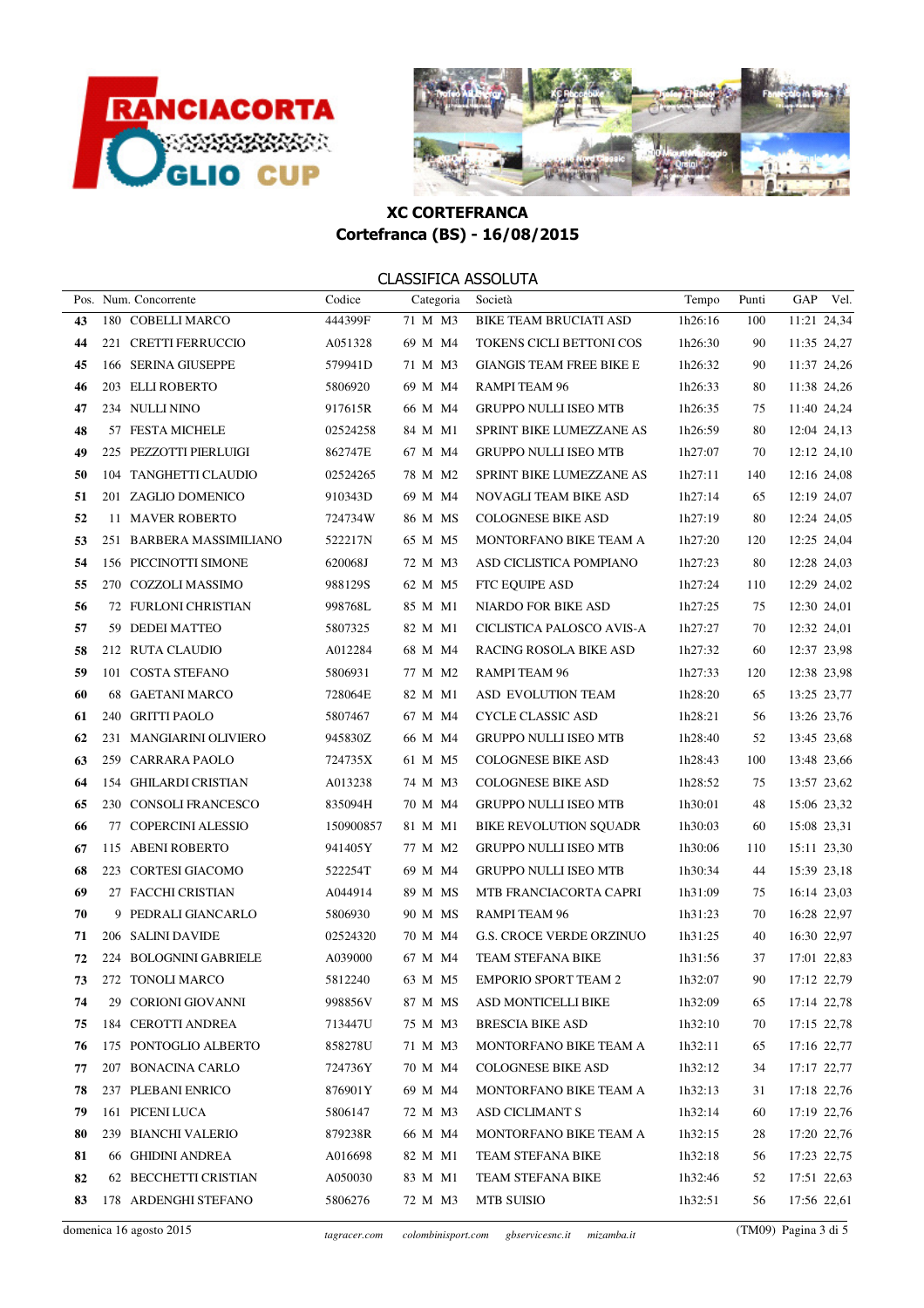



|     | Pos. Num. Concorrente                 | Codice   | Categoria | Società                         | Tempo       | Punti | GAP         | Vel. |
|-----|---------------------------------------|----------|-----------|---------------------------------|-------------|-------|-------------|------|
| 84  | 21 LANCINI ERMANNO                    | A053977  | 86 M MS   | <b>GRUPPO NULLI ISEO MTB</b>    | 1h33:22     | 60    | 18:27 22,49 |      |
| 85  | 76 FRANZOGLIO CLAUDIO                 | 5812200  | 85 M M1   | <b>EMPORIO SPORT TEAM 2</b>     | 1h34:05     | 48    | 19:10 22,31 |      |
| 86  | 71 FARO ALESSANDRO                    | 914605V  | 83 M M1   | THE LAKE BIKERS ASD             | 1h34:16     | 44    | 19:21 22,27 |      |
| 87  | 56 FERRETTI ANDREA                    | 02504954 | 85 M M1   | <b>G.S. CROCE VERDE ORZINUO</b> | 1h34:51     | 40    | 19:56 22,13 |      |
| 88  | 160 RIVADOSSI MARCO                   | A021085  | 74 M M3   | TEAM STEFANA BIKE               | 1h35:11     | 52    | 20:16 22,06 |      |
| 89  | 105 SARTORI ROBERTO                   | A049109  | 76 M M2   | <b>GIANGIS TEAM FREE BIKE E</b> | 1h35:12     | 100   | 20:17 22,05 |      |
| 90  | 102 CELANO FRANCO                     | 978176E  | 77 M M2   | NOVAGLI TEAM BIKE ASD           | 1h35:14     | 90    | 20:19 22,05 |      |
| 91  | 36 CUNICO SERGIO                      | 5827588  | 88 M MS   | TEAM PIAZZA 2000 VALCHIA        | 1h36:07     | 56    | 21:12 21,84 |      |
| 92  | 269 TONELLI GIANFRANCO                | A012917  | 65 M M5   | MONTORFANO BIKE TEAM A          | 1h36:09     | 80    | 21:14 21,84 |      |
| 93  | 159 MORESCHI RICCARDO                 | 974744B  | 72 M M3   | TEAM STEFANA BIKE               | 1h36:20     | 48    | 21:25 21,79 |      |
| 94  | 24 ZORZI FILIPPO                      | 02522675 | 89 M MS   | PED.ORCEANO SACHESGHIN          | 1h36:39     | 52    | 21:44 21,72 |      |
| 95  | 260 BACCHETTI ALESSIO                 | 457375B  | 62 M M5   | ASD PERTICA BASSA               | 1h37:03     | 75    | 22:08 21,63 |      |
| 96  | 173 GIACOMINI STEFANO                 | 903894M  | 71 M M3   | FM BIKE FACTORY TEAM            | 1h37:34     | 44    | 22:39 21,52 |      |
| 97  | 111 LORINI SIMONE                     | 5806140  | 80 M M2   | <b>ASD CICLIMANT S</b>          | 1h37:37     | 80    | 22:42 21,51 |      |
| 98  | 213 CREMASCHINI MASSIMILIANO          | A040728  | 70 M M4   | GRUPPO NULLI ISEO MTB           | 1h37:47     | 25    | 22:52 21,47 |      |
| 99  | 245 PIVA EMANUELE                     | A004120  | 66 M M4   | FTC EQUIPE ASD                  | 1h37:50     | 22    | 22:55 21,46 |      |
| 100 | 227 CALEFATO CESARE                   | 843657H  | 69 M M4   | <b>GRUPPO NULLI ISEO MTB</b>    | 1h37:59     | 20    | 23:04 21,42 |      |
| 101 | 117 GABETTI MAURO                     | A044390  | 79 M M2   | TEAM STEFANA BIKE               | 1h38:01     | 75    | 23:06 21,42 |      |
| 102 | 26 BARBIERI LUCA                      | a066652  | 86 M MS   | FM BIKE FACTORY TEAM            | 1h38:19     | 48    | 23:24 21,35 |      |
| 103 | 215 MERCANDELLI MASSIMO               | 5806144  | 67 M M4   | <b>ASD CICLIMANT S</b>          | 1h38:27     | 18    | 23:32 21,32 |      |
| 104 | 241 PLEBANI FABIO                     | 706982X  | 69 M M4   | MONTORFANO BIKE TEAM A          | 1h38:28     | 16    | 23:33 21,32 |      |
| 105 | 120 MAZZOLDI NICHI                    | 662639R  | 76 M M2   | TEAM MARTINA ASD                | 1h38:40     | 70    | 23:45 21,28 |      |
| 106 | 167 CORNACCHIARI ENRICO               | 845967S  | 73 M M3   | <b>GRUPPO NULLI ISEO MTB</b>    | 1h39:16     | 40    | 24:21 21,15 |      |
| 107 | 193 MORETTI MARCO                     | 867821N  | 73 M M3   | CYCLING TEAM CORTE FRA          | 1h39:23     | 37    | 24:28 21,12 |      |
| 108 | 33 SALVÀ DAVIDE                       | 922007R  | 92 M MS   | <b>FIGHT VIELLE</b>             | 1h39:47     | 44    | 24:52 21,04 |      |
| 109 | 163 BELOTTI MASSIMO                   | 956448H  | 75 M M3   | <b>GRUPPO NULLI ISEO MTB</b>    | 1h40:01     | 34    | 25:06 20,99 |      |
| 110 | 264 RUBAGOTTI PIERANGELO              | 575672B  | 63 M M5   | <b>GRUPPO NULLI ISEO MTB</b>    | 1h40:06     | 70    | 25:11 20.97 |      |
| 111 | 229 BONETTI AUGUSTO                   | 5807218  | 66 M M4   | <b>ASD CICLIMANT S</b>          | 1h41:14     | 14    | 26:19 20,74 |      |
| 112 | <b>65 ZANOTTI NICOLA</b>              | A017767  | 85 M M1   | ASDVALGRIGNA CYCLING T          | 1h41:46     | 37    | 26:51 20,63 |      |
| 113 | 67 PAGNONI BRUNO                      | 984996C  | 81 M M1   | <b>GRUPPO NULLI ISEO MTB</b>    | 1h42:30     | 34    | 27:35 20,48 |      |
| 114 | 236 LAVELLI TIZIANO ANTONELLO 5808672 |          |           | 67 M M4 GS ARICI ASD            | 1h42:32     | 12    | 27:37 20,48 |      |
| 115 | 123 PEZZOTTI PAOLO                    | A048967  | 76 M M2   | ASDVALGRIGNA CYCLING T          | 1h42:35     | 65    | 27:40 20,46 |      |
| 116 | 124 BOGINI MASSIMILIANO               | 02524255 | 76 M M2   | SPRINT BIKE LUMEZZANE AS        | 1h43:54     | 60    | 28:59 20,21 |      |
| 117 | 267 SILINI MAURIZIO                   | 948751Q  | 61 M M5   | THE LAKE BIKERS ASD             | 1h44:52     | 65    | 29:57 20,02 |      |
| 118 | 170 BORDIGA IVAN                      | A044916  | 72 M M3   | MTB FRANCIACORTA CAPRI          | 1h44:54     | 31    | 29:59 20,01 |      |
| 119 | 204 BORLOTTI GIANFRANCO               | 02522665 | 69 M M4   | PED.ORCEANO SACHESGHIN          | 1h46:29     | 10    | 31:34 19,71 |      |
| 120 | 246 ISAIA GIUSEPPE                    | A027867  | 67 M M4   | THE LAKE BIKERS ASD             | 1h47:07     | 10    | 32:12 19,60 |      |
| 121 | 151 RIZZO NEVIO                       | A051335  | 75 M M3   | TOKENS CICLI BETTONI COS        | 1h49:44     | 28    | 34:49 19,13 |      |
| 122 | 275 VIANELLI REMO                     | 5810728  | 64 M M5   | PEDALE SORESINESE               | 1h53:10     | 60    | 38:15 18,55 |      |
| 123 | 164 QUINZANI STEFANO                  | 662216H  | 73 M M3   | RACING ROSOLA BIKE ASD          | $1h02:03$ 2 | 25    |             |      |
| 124 | 35 CUNICO MICHELE                     | 5827606  | 90 M MS   | TEAM PIAZZA 2000 VALCHIA        | 1h09:28 2   | 40    |             |      |
|     |                                       |          |           |                                 |             |       |             |      |